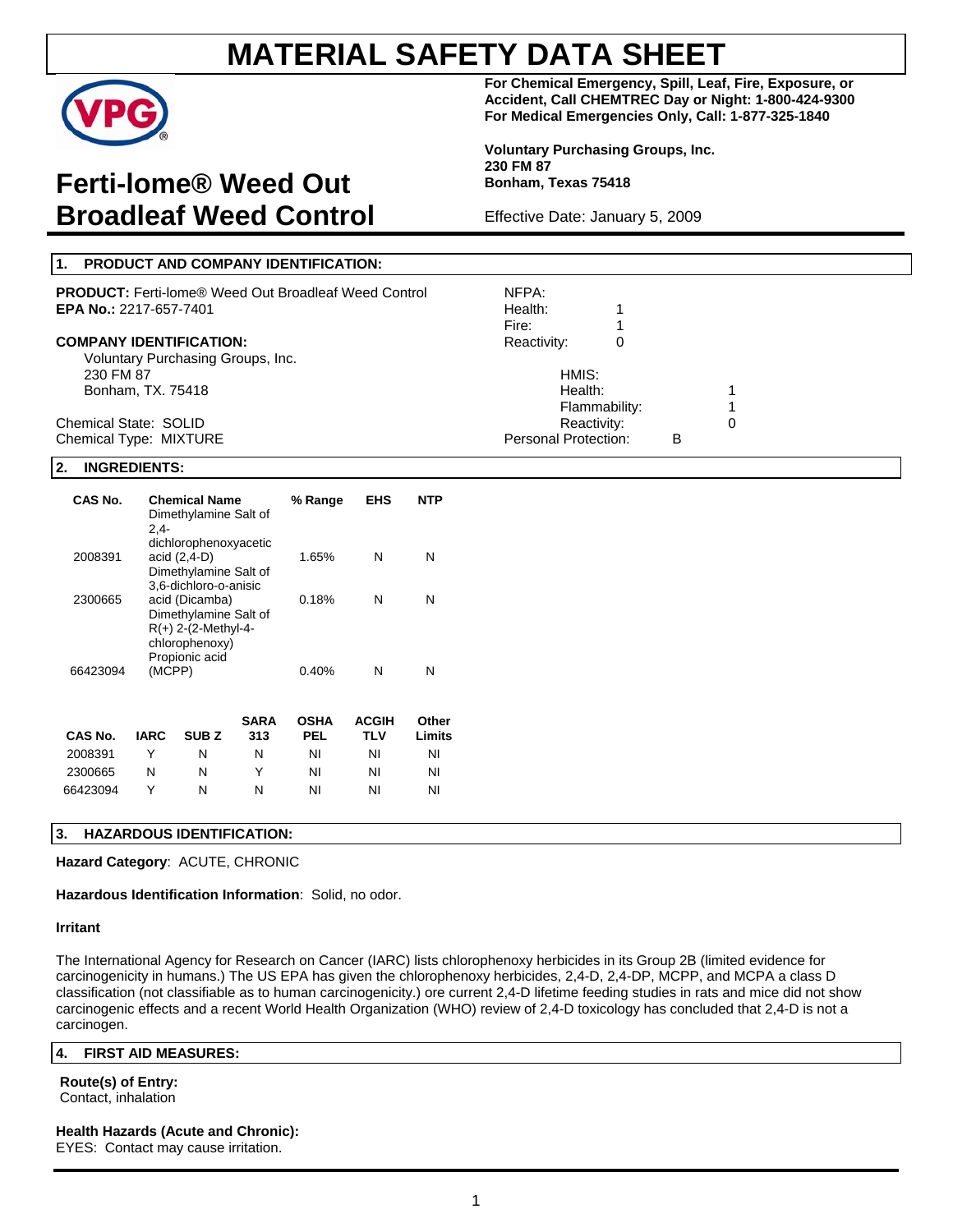

# **Ferti-lome® Weed Out Broadleaf Weed Control**

**For Chemical Emergency, Spill, Leaf, Fire, Exposure, or Accident, Call CHEMTREC Day or Night: 1-800-424-9300 For Medical Emergencies Only, Call: 1-877-325-1840** 

**Voluntary Purchasing Groups, Inc. 230 FM 87 Bonham, Texas 75418** 

Effective Date: January 5, 2009

SKIN: May cause moderate dermal irritation.

INHALATION: May cause respiratory irritation.

INGESTION: May irritate gastrointestinal tract..

**Signs and Symptoms**: Burning sensation; coughing

**Medical Conditions Generally Aggravated by Exposure**:

NI

### **Emergency First Aid Procedure**:

EYES: Flush eyes with clean water for 10-15 minutes, holding lids open. If irritation persists, seek medical attention.

SKIN: Remove contaminated clothing. Bathe and shampoo with soap and water to remove chemicals from skin and hair. If irritation persists, seek medical attention. Launder contaminated clothing separately prior to reuse.

INHALATION: Remove victim to fresh air. Administer artificial respiration if necessary. If irritation persists, seek medical attention.

INGESTION: Call a physician or Poison Control Center immediately.

# **OTHER HEALTH WARNINGS**:

NI

# **5. FIRE FIGHTING MEASURES:**

**Flash Point:** NI **F.P. Method:** Closed Cup

**Lower Explosive Limit:** NI

**Upper Explosive Limit:** NI

**Fire Extinguishing Media:**  Foam, CO2, Dry chemical, Water

## **Special Fire Fighting Procedures:**

Wear positive pressure breathing apparatus.

### **Unusual Fire and Explosion:**

Burning product may produce irritating or poisonous gases. Runoff from fire control area or dilution water may cause pollution. If surface water is contaminated, contact local authorities

# **6. ACCIDENTAL RELEASE MEASURES:**

Steps to be Taken In Case Material Is Released or Spilled: See Section 8 for Personal Protective Equipment. Contain spill and collect into drums for reuse or disposal. Cover and label the drums. Flush area with water if possible.

### **7. HANDLING AND STORAGE:**

Precautions to be Taken:

Store in original container and keep any bags containing unused product in a locked storage area inaccessible to children and domestic animals. Do not store near food or feedstuffs.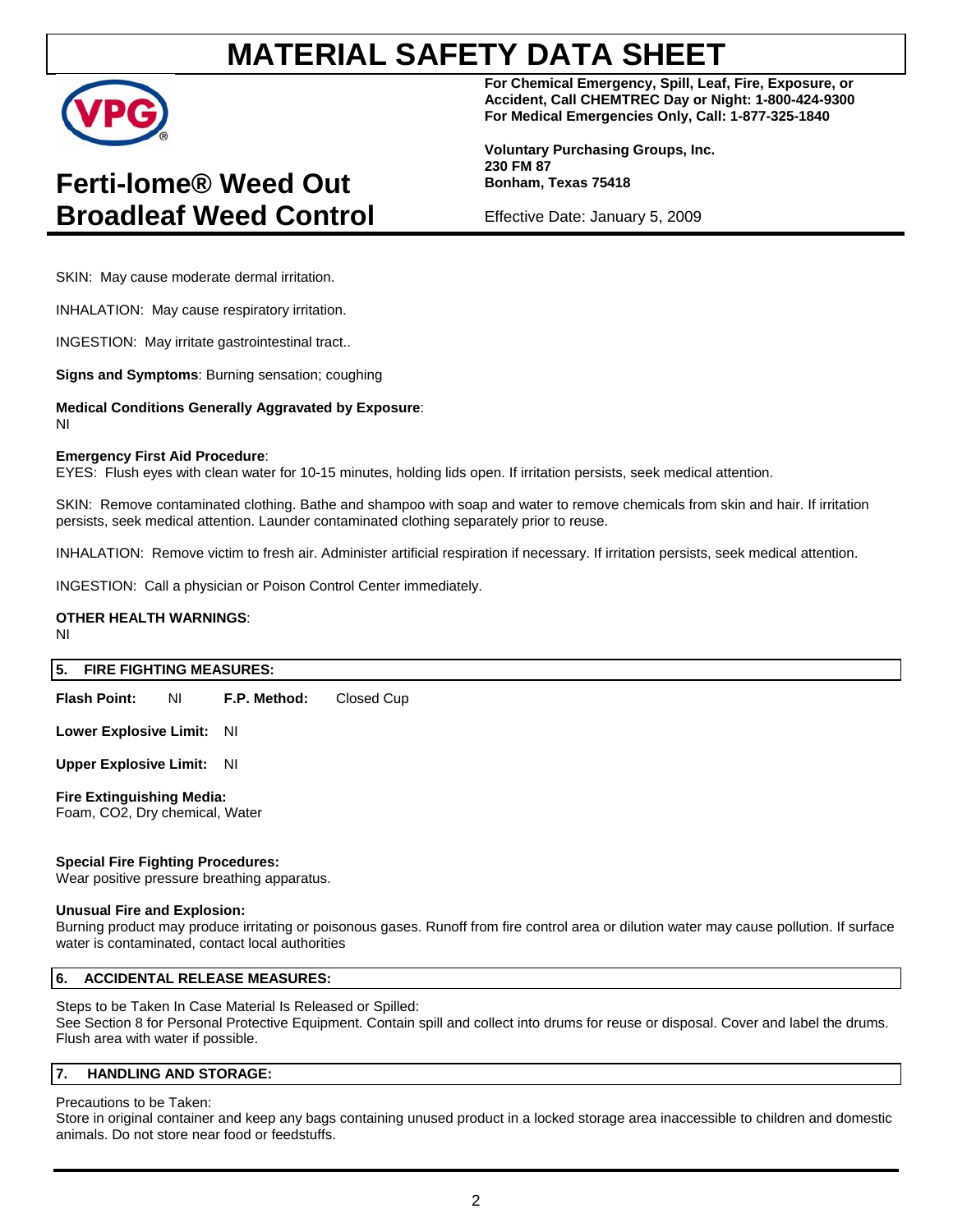

# **Ferti-lome® Weed Out Broadleaf Weed Control**

**For Chemical Emergency, Spill, Leaf, Fire, Exposure, or Accident, Call CHEMTREC Day or Night: 1-800-424-9300 For Medical Emergencies Only, Call: 1-877-325-1840** 

**Voluntary Purchasing Groups, Inc. 230 FM 87 Bonham, Texas 75418** 

Effective Date: January 5, 2009

Other Precautions: NI

# **8. EXPOSURE CONTROLS/PERSONAL PROTECTION:**

### **Ventilation Requirements:**

Good local ventilation is required. Mechanical exhaust may be necessary if product is applied in an enclosed area.

### **Personal Protective Equipment:**

CAUTION; Harmful if swallowed. Causes moderate eye irritation. Avoid breathing dust. Avoid contact with skin, eyes or clothing. When using this product, wear long-sleeved shirt, long pants, socks and shoes.

After using this product, remove clothing and launder separately before reuse, and promptly and thoroughly wash hands and exposed skin with soap and water.

PROTECTIVE CLOTHING: Wear long sleeve shirt, long pants, shoes with socks, and chemical-resistant gloves.

EYE PROTECTION: Safety glasses with side shields or safety goggles.

RESPIRATORY PROTECTION: If exposure limits may be exceeded, wear a dust/mist-filtering respirator. (MSHA/NIOSH approval number prefix TC-21C),), or a NIOSH approved respirator with any N, R, P or HE Filter.

## **9. PHYSICAL AND CHEMICAL PROPERTIES:**

**Boiling Point:** NI **Melting Point:** NI **Evaporation Rate (Butyl Acetate=1):** NI **Vapor Pressure (mm Hg.):** NI **Vapor Density (Air=1):** NI **Specific Gravity (H20=1):** 0.00000 **Solubility in Water:** Insoluble **Appearance and Odor:** Solid, no odor **Other Information:**  NI

## **10. STABILITY AND REACTIVITY:**

Stability: Stable

Incompatibility (Materials to Avoid): None Known

Decomposition/By-Products: NI

Hazardous Polymerization: Will not occur.

## **11. TOXICOLOGICAL INFORMATION:**

Dermal LD50: >2000 mg/kg body weight.

Oral LD50: >6000 mg/kg body weight.

### **12. ECOLOGICAL INFORMATION:**

This product is toxic to aquatic invertebrates. Drift or runoff may adversely affect aquatic invertebrates and nontarget plants. Do not apply directly to water. Do not contaminate water when disposing of equipment wash water.

### **13. DISPOSAL CONSIDERATIONS:**